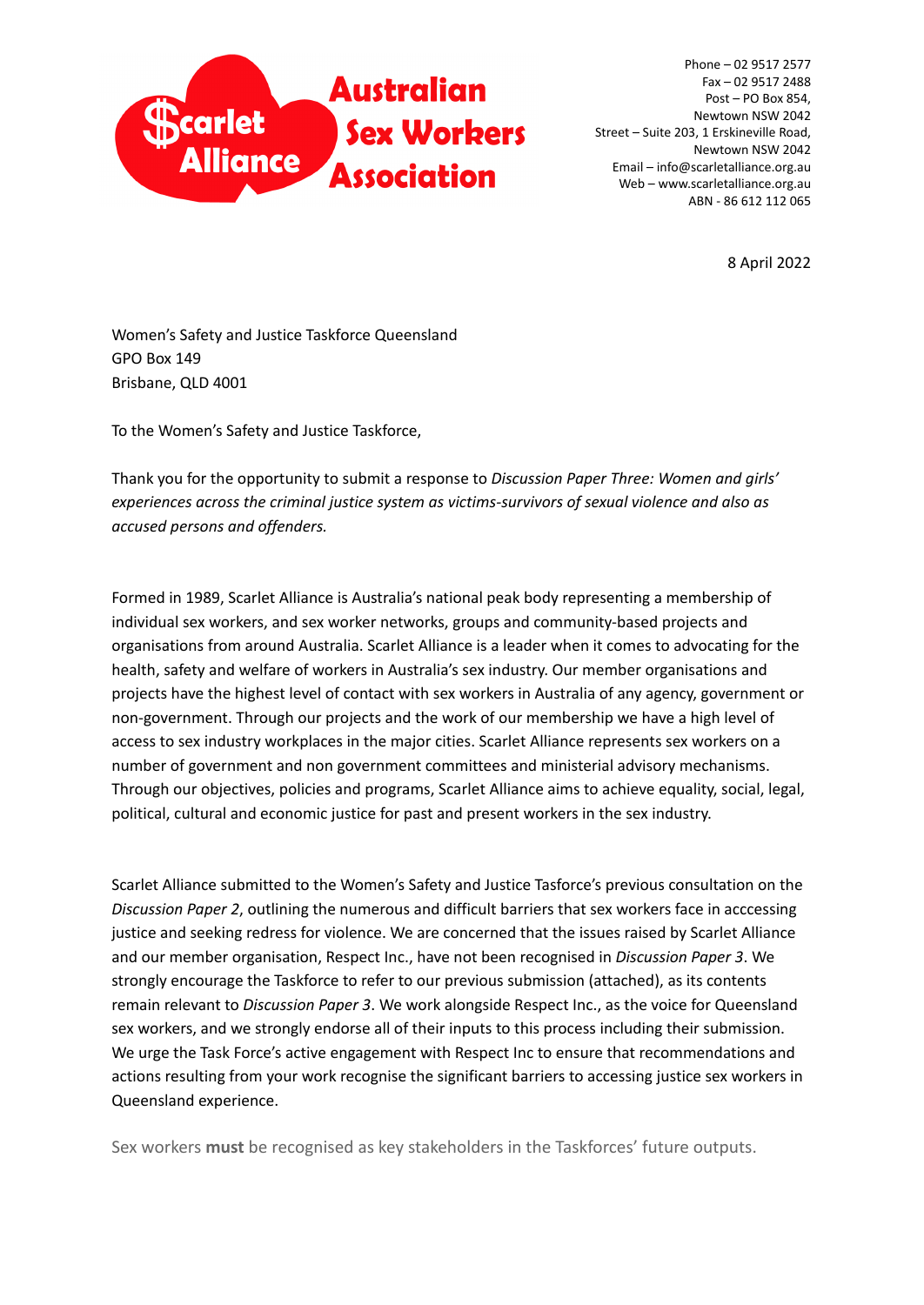Sex workers and our sex worker peer-led organisations are key stakeholders in any conversation concerning women's safety and justice. Sex workers are some of the most criminalised, villainsed, and stigmatised women in Queensland. The laws, policies and social attitudes relating to sex work create circumstances in which sex workers are viewed as a threat to the morality and safety of the community, requiring careful state control. This environment emboldens individuals, organisations, and institutions to discriminate and enact violence against sex workers with the knowledge that this behaviour is socially and culturally accepted *and* legally sanctioned. We experience a combination of marginalising, eliminating, and silencing actions that see us expending significant resources to achieve the benchmarks of human rights that ought to be presumed by all women in Queensland.

## Legislative reform is essential.

Due to the complex legislation that regulates the sex industry in Queensland, sex workers face unique and significant barriers to accessing justice. Queensland's licensing framework creates a two-tiered industry in which a large proportion of sex industry business are criminalised. Criminal code laws criminalise sex worker safety strategies compromising our safety and work. These combine with excessive police powers directly impacting the experiences of sex workers seeking justice, as police occupy the role of both (alleged) protector and prosecutor.

The culture of police corruption and entrapment in Queensland, empowered by the laws regulating sex work, has long degraded trust between sex workers and the Queensland police. This environment of criminalisation, sex work stigma and predatory police behaviour greatly restricts our ability to report sexual violence, seek legal redress and recieve victim services support.

The current legislative framework ensures that the Queensland criminal justice system criminalises sex workers more than it affords our safety and freedom from violence.

# Community attitudes must change.

Community understandings of sexual violence against sex workers is marred by misinformation, stigma and discrimination, forming a significant barrier to justice for sex workers. Our 'rapeability' is often brought into question and assault often framed as an occupational hazard that we ought to expect. Community understandings also reflect confusion regarding whether we can be 'victims' at all, and if we can be, it must only be in relation to the terms of our work contracts, rather than in relation to our sovereignty over our bodies.

The criminalisation of Queensland sex workers furthers this stigma, framing us as criminals from whom the community must be protected. This understanding sets a cultural tone where sex workers experience significant challenges being believed by friends, family and community, health and social service providers, law enforcement, and the criminal justice system. Understandably, this tone resonates throughout all aspects of sex workers' experiences seeking justice, including the decision not to do so.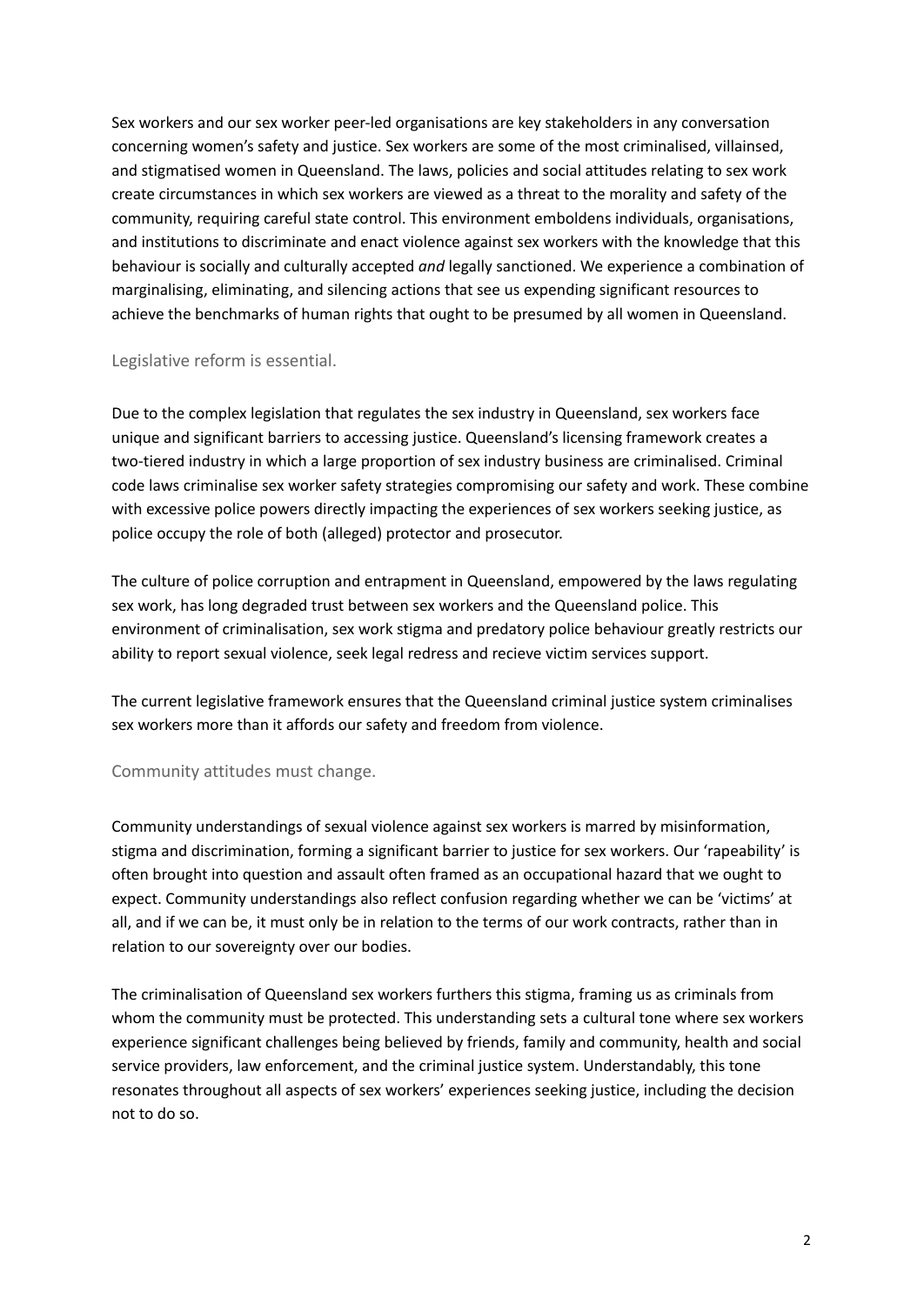## Police entrapment must stop immediately.

Queensland's sex work legislation also allows for police to engage in entrapment practices against sex workers with immunity, further breeding mistrust in police. Police can pose as our clients and attempt to incite us into agreeing to or participating in 'illegal' sex work. This is an invasive and predatory practice that violates sex workers' right to safety and privacy. It is the extreme scope of powers granted to police as the 'regulators' of the sex industry, that forms the greatest risk to sex workers accessing justice for sexual violence as we face the risk of criminalising ourselves within a discriminatory system that actively targets sex workers. Queensland sex workers also report that police response to their experience of sexual assault can be questioning, dismissive and disbelieving entirely. Clearly, police cannot simultaneously prosecute us as criminals and protect us as victim-survivors.

## Access to justice must be equitable.

Sex workers expect to experience stigma when interacting with the legal system. The anticipation of this stigma and the unlikelihood of a fair outcome are deterrents for our community in engaging with the legal and criminal justice processes at all. Substantive change would need to occur to ensure a sex worker victim is able to receive a fair, non-discriminatory, trauma-informed trial that does not jeopardise their future prospects.

The full decriminalisation of sex work is central to removing police as the regulators of the sex industry thus ensuring that sex workers can access justice in a safe and equal way. We also advocate for divestment of resources from the licensing of sex work, which targets Queensland sex workers as criminals and allows our experiences of victimhood to be overshadowed by our constructed criminality.

Excluding sex workers is counter-productive to improving the criminal justice response and ending gendered violence.

Public policy is often silent on sex worker expereinces of violence and barriers to criminal justice. Unfortunately, the *Discussion Paper 3*, reflects the endemic invisibilisation that sex workers face when voicing our concerns and needs within the violence against women sector. This silence greatly undermines overarching attempts to address gendered violence. Community beliefs around slut-shaming, victim-blaming and policing sexual action and expression are embedded within sex work stigma. When sex work stigma is ignored in law, policy and by broader society as a key enabler of gendered violence, such misogynist ideas are permitted to flourish and harm our community without scrutiny. Gendered violence and violence against sex workers are inextricably linked; while either exists, we have failed to fully address the other.

In the fight to end gender-based violence, sex workers must not be left behind, excluded or silenced. No woman should be left behind in this process. Exclusion of sex workers from *Discussion Paper 3* only serves to undermine its beneficial intent and by extension, our collective safety. The work of the